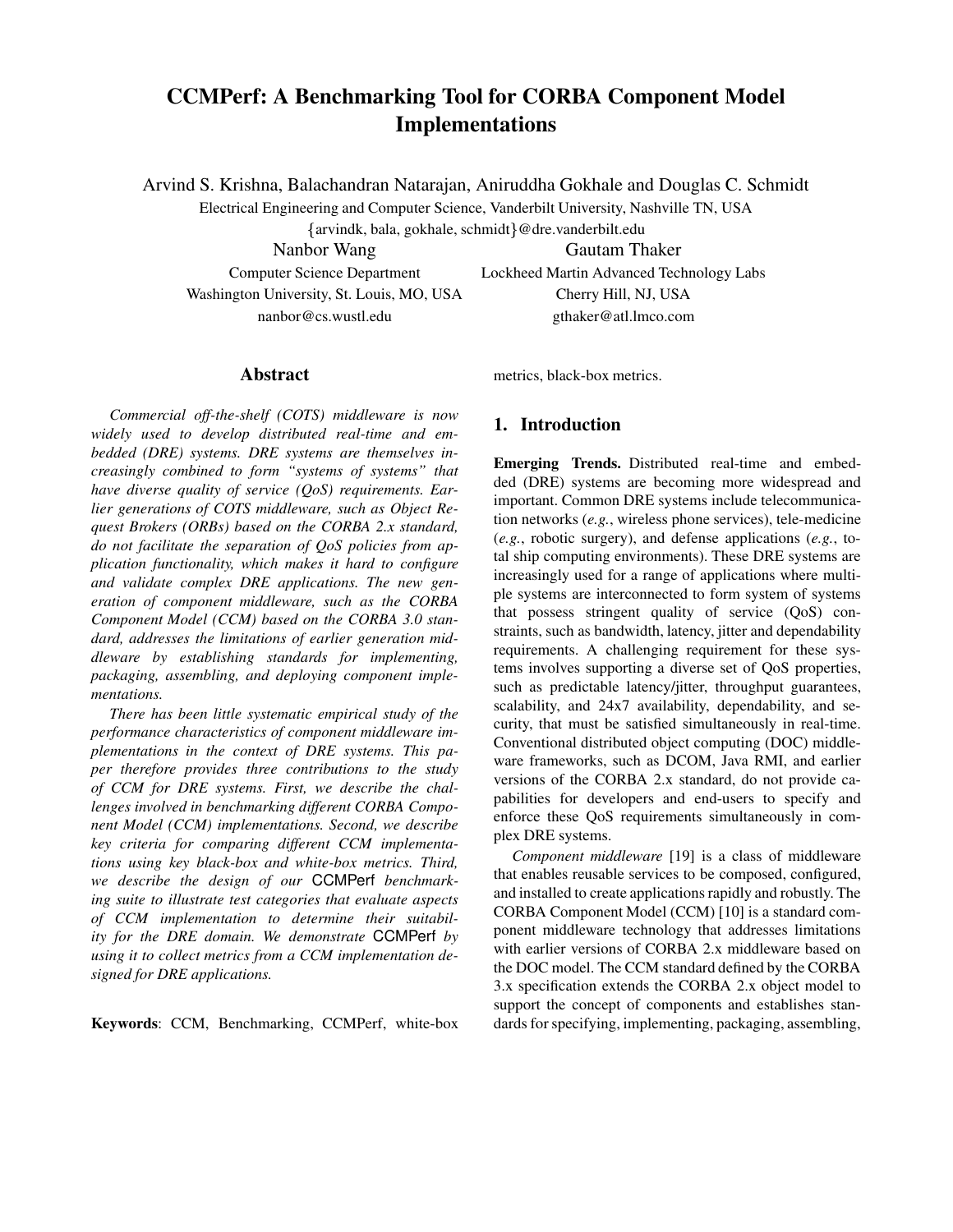and deploying components.

**Empirically evaluating CCM implementations.** Component middleware in general – and CCM in particular – are a maturing technology base that represents a paradigm shift in the way complex DRE systems have been developed traditionally. In particular, they provide higher-level capabilities for developers and end-users of DRE systems to specify and enforce QoS requirements in complex DRE systems. Several implementations of CCM are now available, including the Component Integrated ACE ORB (CIAO) [21], Mico-CCM [7], Qedo [12], and StarCCM [17]. As CCM platforms mature and become suitable for DRE systems it is desirable to devise a standard set of metrics to compare and contrast different CCM implementations in terms of their:

- *Suitability*, *e.g.*, how suitable is the CCM implementation for DRE applications in a particular domain, such as avionics, total ship computing, or telecom systems?
- *Quality of service*, *e.g.*, does a CCM implementation for the DRE domain provide predictable performance and consume minimal time/space resources?
- *Conformance*, *e.g.*, does a CCM implementation conform to OMG standards by meeting the portability and interoperability requirements defined by the CCM specification?

Earlier efforts, such as the Open CORBA Benchmarking [20] and Middleware Comparator [6] projects, have focused on metrics to compare middleware based on the DOC middleware standard defined by the CORBA 2.x specifications. Our work enhances these efforts by focusing on a previously unexplored topic: *designing a benchmarking framework to compare CCM implementation quality by developing metrics that evaluate the suitability of those implementations for representative DRE applications*. To quantify these comparisons systematically we developed CCMPerf, which is an an open-source<sup>1</sup> benchmarking suite that focuses on *black-box* and *white-box* metrics, using criteria such as latency, throughput, and footprint measures. These metrics can be partitioned into the follow categories:

- *Distribution middleware* tests that quantify the overhead of CCM-based applications relative to applications based on earlier versions of the CORBA 2.x standard that do not support component run-time, configuration, and deployment capabilities.
- *Common middleware services* tests that quantify the suitability of using different implementations of CORBA services, such as Real-time Event [9] and Notification Services [8].

- *Domain-specific middleware* tests that quantify the suitability of CCM implementations to meet the QoS requirements of a particular DRE application domain, such as static linking and deployment of components in an avionics mission computing architecture [15].

This paper provides the following contributions to the study of component middleware implemented in accordance with the OMG CCM standard by describing: (1) the challenges involved in benchmarking different CCM implementations, (2) criteria for comparing different CCM implementations using key black-box and white-box metrics, (3) the design of our CCMPerf benchmarking suite that evaluates aspects of CCM implementations to determine their suitability for the DRE domain. The vehicle used to test, obtain and analyze our results from CCMPerf is the *Component Integrated ACE ORB* (CIAO) [21], which is an opensource<sup>2</sup> implementation of CCM built upon the Real-time CORBA infrastructure of *The ACE ORB* (TAO) [14]. This paper shows how CCMPerf can be used to collect metrics and evaluate CCM implementations in the DRE domain. Our results show that CIAO and its CORBA 3.x CCM capabilities does not add appreciable overhead relative to its TAO CORBA 2.x foundation.

**Paper organization.** The remainder of this paper is organized as follows: Section 2 provides an overview of the elements in CCM; Section 3 discusses the design of CCMPerf, focusing on the performance experiments it supports; Section 4 analyzes some sample quantitative results obtained by benchmarking CIAO using CCMPerf; Section 5 compares our work with other middleware benchmarking efforts; and Section 6 presents concluding remarks.

### **2. Overview of CCM**

The CORBA Component Model (CCM) forms a key part of the CORBA 3.0 standard. CCM is designed to address the limitations with earlier versions of CORBA 2.x middleware that supported a distributed object computing (DOC) model [3]. Figure 1 depicts the key elements in the architecture of CCM. The remainder of this section describes each of these CCM elements.

**Components.** *Components* in CCM are implementation entities that collaborate with each other via *ports*. CCM supports several types of ports, including (1) *facets*, which define an interface that accepts point-to-point method invocations from other components, (2) *receptacles*, which indicate a dependency on point-to-point method interface provided by another component, and (3) *event sources/sinks*,

CCMPerf is available for download from deuce.doc.wustl. edu/Download.html.

<sup>2</sup> CIAO is available for download from deuce.doc.wustl.edu/ Download.html.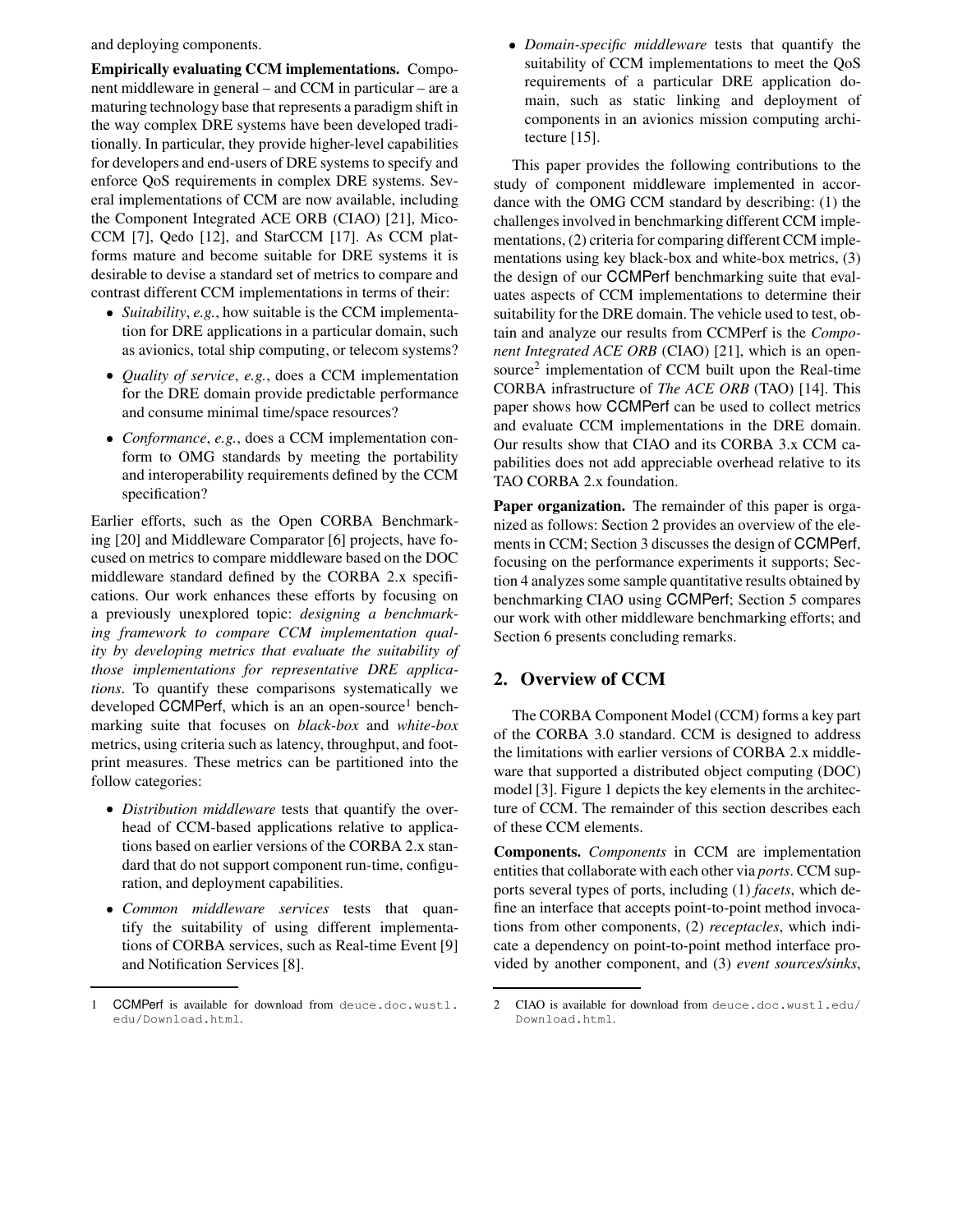

**Figure 1. Elements in the CCM Architecture**

which indicate a willingness to exchange typed messages with one or more components.

**Container.** A *container* in CCM provides the run-time environment for one or more components that manages various pre-defined hooks and strategies, such as persistence, event notification, transaction, and security, used by the component(s). Each container is responsible for (1) initializing instances of the component types it manages and (2) connecting them to other components and common middleware services. Developer specified metadata expressed in XML can be used to instruct CCM deployment mechanisms how to control the lifetime of these containers and the components they manage. The meta-data is present in XML files called *descriptors*. Sidebar 1.

**Component Assembly.** In a distributed system, a component may need to be configured differently depending on the context in which it is used. As the number of component configuration parameters and options increase, it can become tedious and error-prone to configure applications consisting of many individual components. To address this problem, the CCM defines an *assembly* entity to group components and characterize the meta-data that describes these components in an assembly. Each component's meta-data in turn describes the features available in it (*e.g.*, its properties) or the features that it requires (*e.g.*, its dependencies).

**Component server.** A *component server* is an abstraction that is responsible for aggregating *physical* entities (*i.e.*, implementations of component instances) into *logical* entities (*i.e.*, distributed application services and subsystems).

**Component packaging and deployment.** In addition to the run-time building blocks outlined above, the CCM also standardizes component implementation, packaging, and deployment mechanisms. Packaging involves grouping the implementation of component functionality – typically stored in a dynamic link library (DLL) – together with other meta-data that describes properties of this particular implementation. The CCM Component Implementation Framework (CIF) helps generate the component

### **Sidebar 1: Separating Configuration Concerns in CCM**

Configuration of components in CCM can be performed at different levels of abstraction and involves different tradeoffs. CCM uses XML-based descriptors to configure components. Each descriptor exposes different aspects of a component-based system. This sidebar describes the different types of descriptors defined by the CCM Deployment and Configuration specification [11] and explains how they help separate component configuration concerns:

- **Component Interface Descriptor (.ccd)**, which describes the interface, ports, and properties of a single com-
- ponent. **Implementation Artifact Descriptor (.iad)**, which describes the implementation artifacts (*e.g.*, DLLs and OS
- platform) associated with a single component. **Component Package Descriptor (.cpd)**, which describes multiple alternative implementations of a single compo-
- nent. **Component Implementation Descriptor (.cid)**, which describes a specific implementation of a component interface, *i.e.*, if the implementation is monolithic or assemblybased.
- **Component Domain Descriptor (.cdd)**, which describes the composition of domains, *e.g.*, a related set of nodes, inter-connects. and bridges.
- **Component Deployment Plan (.cdp)**, which describes the artifacts (*e.g.*, component implementation and target domain information) for deployment and provides information on how to create component instances from these artifacts.

implementation skeletons and persistent state management automatically using the Component Implementation Definition Language (CIDL).

**Summary.** Figure 2 depicts the interaction between the various CCM elements discussed in this section. As shown in this figure, a deployment application creates an Assembly manager in charge of creating component assemblies from configuration files. Each of these assemblies are hosted in a component server that plays the role of a factory to create containers, which provide the execution environment for the components. A component home is a factory that manages the lifecycle of one type of component.

Figure 1 illustrates how CCM is a layer residing atop an ORB that leverages ORB functionality (such as connection management, data transfer, (de) marshaling of messages, and management and data transfer) event/message demultiplexing) and higher-level CORBA services (such as and higher-level CORBA services (such as Load Balancing, Transaction, Security, and Persistence). CCM applications may therefore incur additional overhead compared to their CORBA 2.x counterpartsin the form of additional processing in the code-path (*i.e.*, additional function calls) and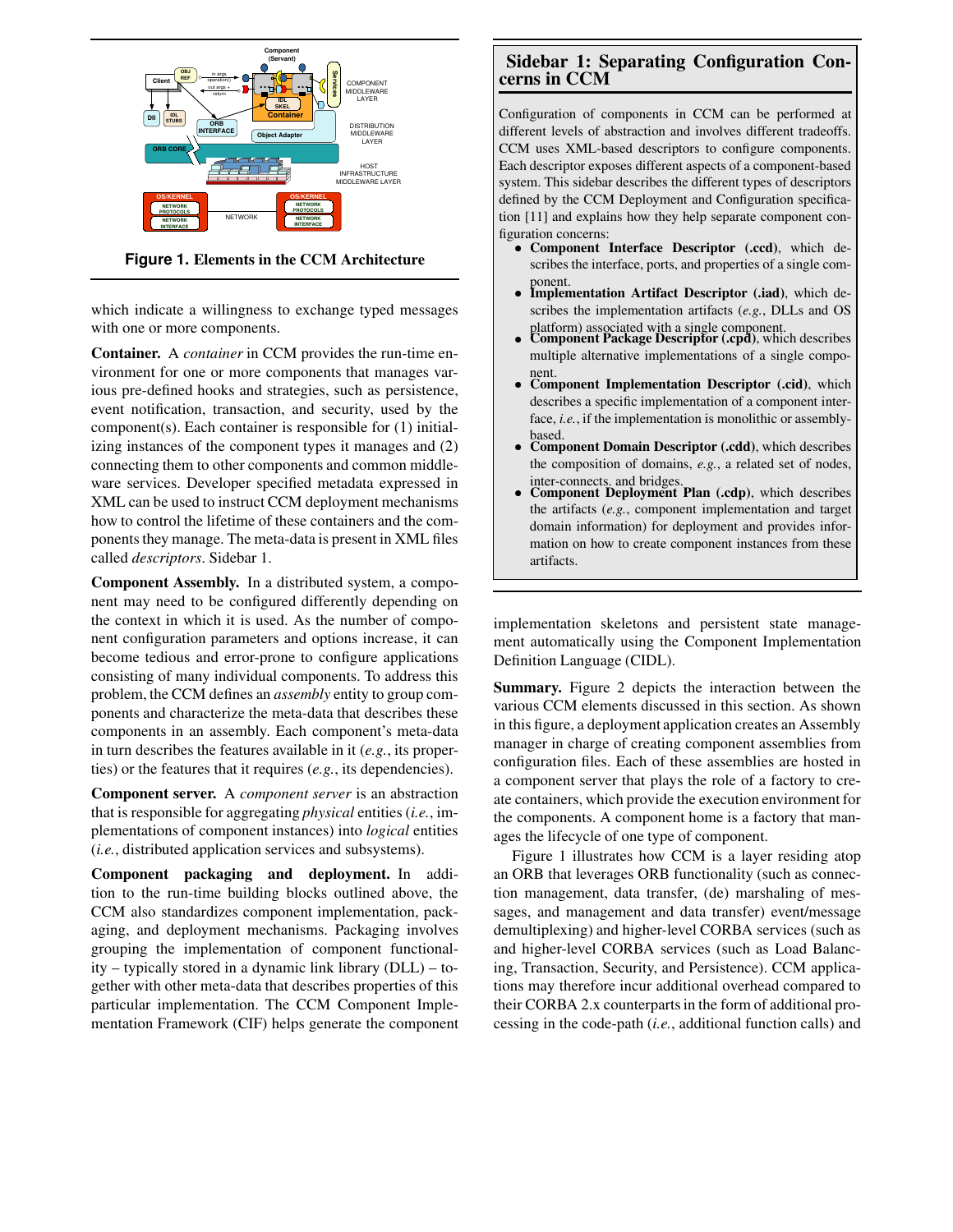

**Figure 2. Interaction between CCM entities**

data-path (*i.e.*, parameter passing between the underlying ORB and the CCM layers). Since this processing can occur in the critical path of every request/response the overhead may be non-trivial. The remainder of this paper presents key criteria to compare CCM implementations.

# **3. Overview & Design of** CCMPerf

The goals of CCMPerf are to create comprehensive benchmarks that allow users and CCM developers to:

- 1. Evaluate the overhead CORBA 3.x CCM implementations impose above and beyond CORBA 2.x implementations that are based on the earlier-generation DOC model.
- 2. Devise and apply benchmarks that systematically identify performance bottlenecks in popular CCM implementations.
- 3. Compare different CCM implementations in terms of key metrics, such as latency, throughput, and other performance criteria.
- 4. Develop a framework that automates benchmark tests and facilitates seamless integration of new benchmarks.

This section describes the key challenges involved in developing a benchmarking suite for CCM to address the goals outlined above and shows how these challenges were addressed by CCMPerf. We also illustrate the three experimentation categories in CCMPerf and present a sample of empirical results obtained from applying CCMPerfto CIAO CCM middleware.

### **3.1. CCM Benchmarking Challenges and Their Resolutions**

During the design of CCMPerf we encountered a number of challenges, including (1) heterogeneity in CCM implementations, (2) differences in quality of CCM implementations, (3) differences in application domains, and (4) heterogeneity in hardware and software platforms. We describe each of these challenges below and discuss how they are resolved in CCMPerf.

### **3.1.1. Heterogeneity in CCM Implementations**

**Context.** CCM implementations use different tools and mechanisms to develop and configure applications, *e.g.*:

- CCM header files are not standardized by the OMG. Moreover, the process of obtaining the generated files (*e.g.*, the compilation chain for the different descriptor files explained in Section 2) used by CCM is specific to each ORB and its CCM implementation.
- Conformance to CCM features, such as automation of component assembly, is inconsistent across CCM implementations.

**Problem.** A benchmarking framework should encapsulate implementation heterogeneity to ensure its tests are (1) *representative*, *i.e.*, test equivalent configurations and (2) *repeatable*, *i.e.*, be amenable to continuous benchmarking. Of course, these challenges are a microcosm of the issues that CCM application developers must address to ensure portability across heterogeneous CCM implementations.

**Solution.** To shield CCMPerf from CCM implementation heterogeneity we developed a set of scripts to configure and run its benchmarking tests. These scripts automatically generate CCM platform-specific code and project build files for each implementation. The scripts are similar to the COR-BAConf project [13] that provides autoconf support for CORBA 2.x ORBs.

#### **3.1.2. Difference in Quality of CCM Implementations**

**Context.** CCM implementations differ in the data structures and algorithms they use internally, which affects the QoS they can deliver to DRE applications.

**Problem.** Evaluating these differences requires instrumenting the code within the ORB/CCM implementation, which presents the following challenges:

- A thorough understanding of CCM implementations is needed to instrument CCM middleware with probes that measure performance accurately. No systematic body of knowledge yet exists, however, that identifies the critical features within CCM where instrumentation points should be added.
- CCM implementations are layered architectures, which makes it necessary to isolate each layer to measure its influence on overall end-to-end application performance. Since ORB-specific configuration options influence the presence/absence of these layers it is hard to identify the set of steps within each layer for every combination of configuration options.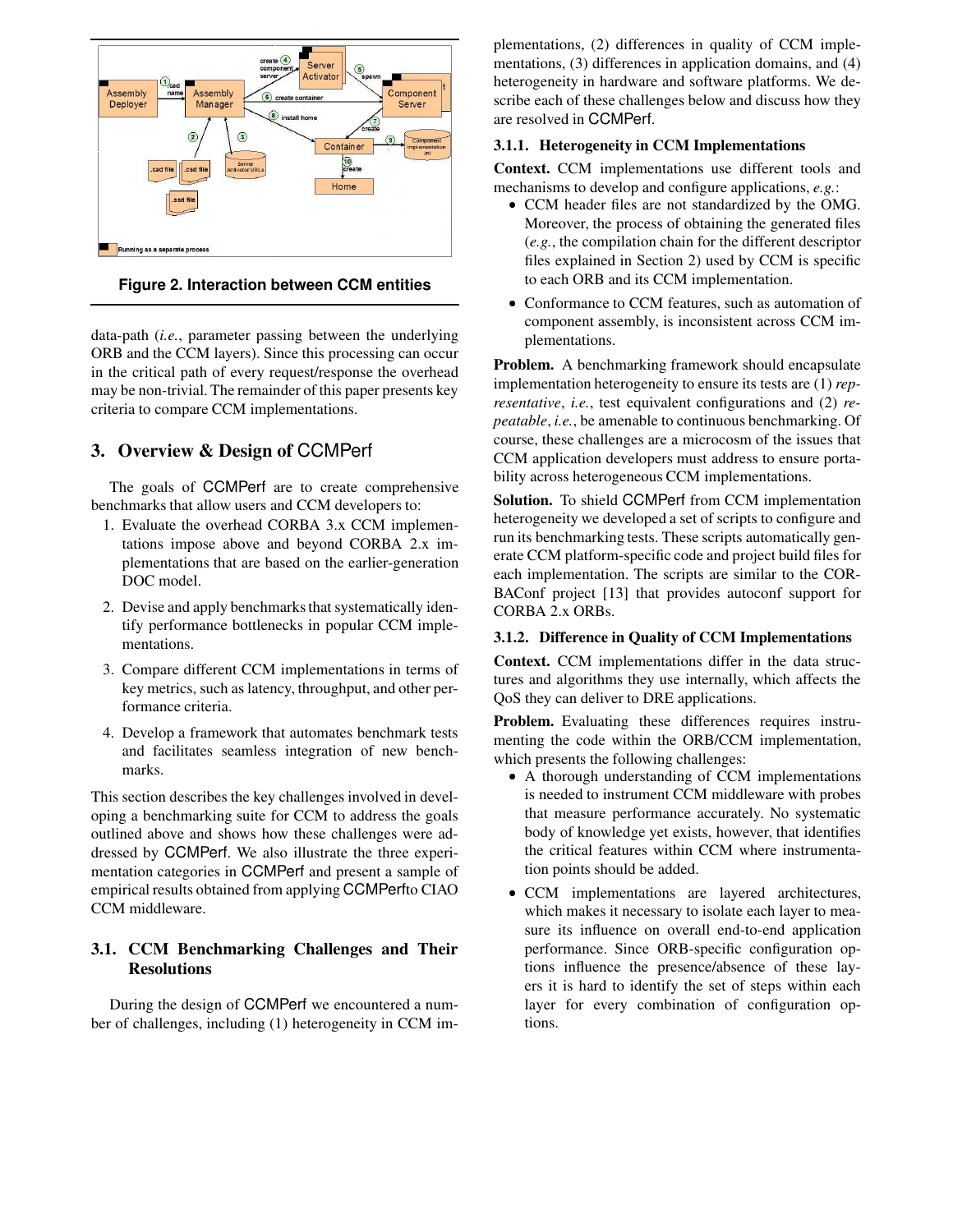**Solution.** As discussed in Section 3.2, CCMPerf provides benchmarks that use a combination of white-box and blackbox metrics to evaluate CCM quality of implementation issues.

### **3.1.3. Differences in CCM Configuration Options**

**Context.** CCM implementations differ in the configurable parameters they provide to tune performance, *e.g.*, run-time configuration options (such as the number of threads, logging levels, and locks) that can be enabled to fine tune different CCM implementations.

**Problem.** The presence of implementation-specific CCM configuration options yields the following challenges:

- The same set of configuration options many not be supported by all CCM implementations *e.g*, CIAO allows applications to configure the type of locks used within the ORB, whereas Mico-CCM does not.
- An implementation can be optimized for a given set of configurations, yet perform poorly for other configurations, *e.g.*, Mico-CCM is optimized for singlethreaded applications and performs poorly in multithreaded configurations.

**Solution.** To ensure equivalent configurations, CCMPerf provides automated scripts to configure and run each test. The scripts capture the right options to be used in different implementations to get equivalent CCM configurations. To ensure consistent hardware and OS configurations, CCM-Perf tests are run using EMULab [22] and Lockheed Martin Advanced Technology Lab's (ATL) Middleware Comparator framework [6]. These testbeds support systematic testing conditions that enable equivalent comparisons of performance differences between CCM implementations. ATL's Middleware Comparator framework also allows experiment data to be accessed via a convenient web interface (www. atl.external.lmco.com/projects/QoS/).

### **3.1.4. Differences in Application Domain**

**Context.** Each CCM implementation can be tailored for a particular application domain, *e.g.*, the CIAO CCM implementation is tailored for the DRE domain, whereas Mico-CCM is targeted for the general-purpose distributed computing domain.

**Problem.** Different domains of applicability pose the following challenges:

- *Use cases may change across domains*, *e.g.*, some DRE applications require that total startup time be performed in under two seconds [16]. Component middleware catering to the DRE domain often needs to be optimized to meet this requirement, whereas middleware for general-purpose distributed computing may not.
- *QoS requirements may change across domains.* Certain metrics (such as predictable end-to-end latency

and static/dynamic memory footprint) are important in the DRE domain, but are often less important in other domains, such as enterprise and desktop computing.

**Solution.** To evaluate domain-specific suitability, we provide scenario-based tests and/or enactments of specific use cases deemed important in a given domain, such as the DRE domain. In this context, we are evaluating CCM implementations using the scenarios present in the Boeing Bold Stroke Prism component model described in Section 3.2.

## **3.2. CCMPerf Benchmark Design**

We now describe the design of CCMPerf, focusing on its three experimentation categories and the metrics collected in each of the categories. The benchmarking tests in CCMPerf focus on black-box and white-box metrics, as discussed below.

*Black-box metrics.* Black-box metrics are performance evaluation techniques that do not require instrumentation of software internals to select and analyze benchmark data. CCMPerf can be used to benchmark CCM implementations without knowledge of their internal structure using standard operations published in the CCM interfaces and without modifying CCM ORB internals. The black-box performance metrics supported by CCMPerf include:

- *Round-trip latency*, which measures the response time for a twoway operation with a single type of parameter, such as an array of CORBA:: Long.
- *Throughput*, which compares the (1) number of events per second processed at the component server and (2) number of requests per second at the client.
- *Jitter*, which measures the variance in round-trip latency for a series of requests.
- *Collocation performance*, which measures response time and throughput when a client and server are in the same process vs. across processes on the same and different machines.
- *Data copying overhead*, which compares the variation in response time with an increase in request size to determine whether a CCM implementation incurs excessive buffer copying relative to a CORBA 2.x-based ORB.
- *Footprint*, which measures the static and dynamic footprint of a CCM implementation to determine whether it is suitable for memory-constrained DRE systems.

CCMPerf can measure each of these metrics in (1) singlethreaded and (2) multi-threaded configurations on servers and clients.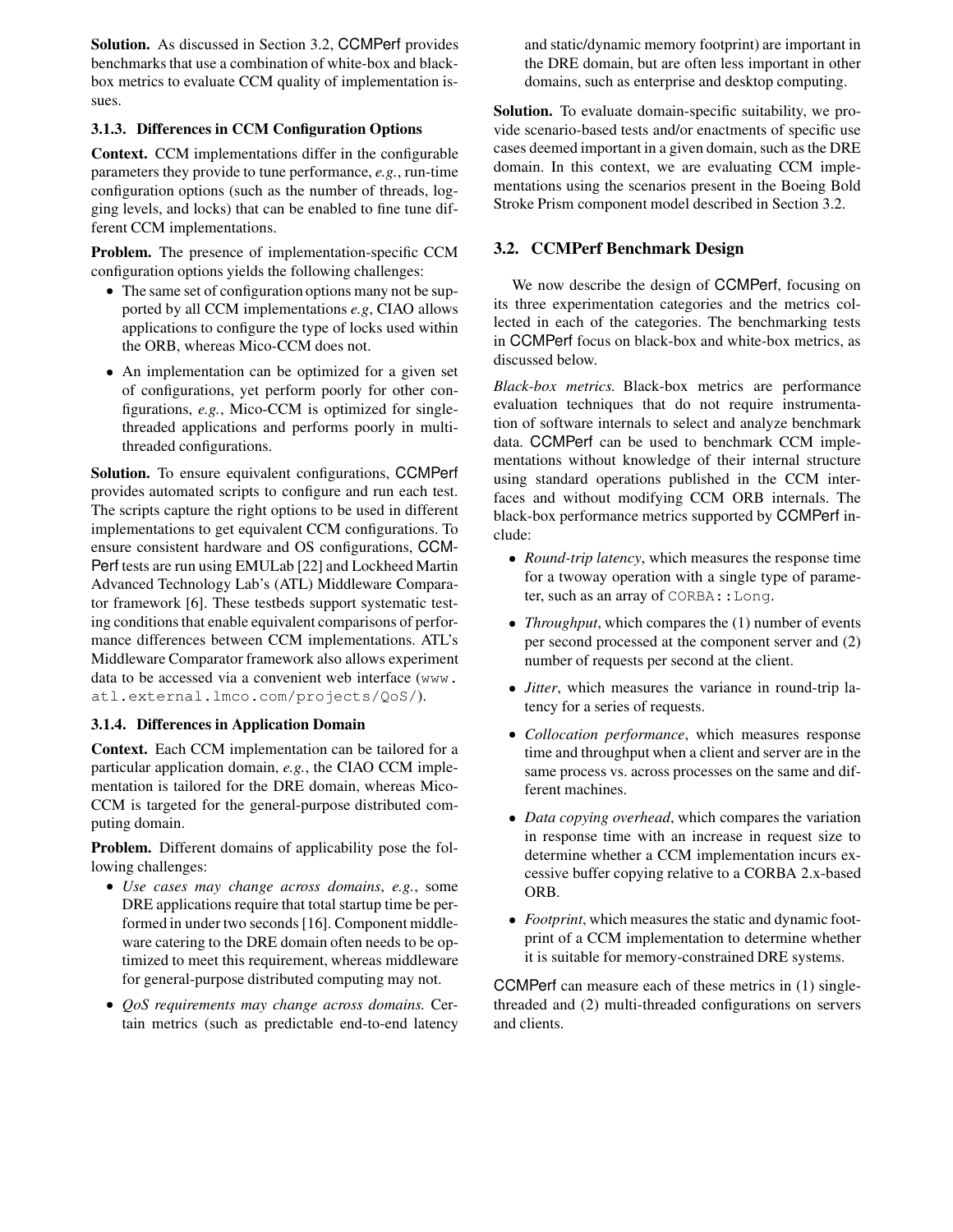*White-box metrics.* White-box metrics are performance evaluation techniques that employ explicit knowledge of software internals to select and analyze benchmark data. Unlike black-box metrics, white-box metrics evaluate performance by instrumenting the software internals with probes. The white-box performance metrics supported by CCMPerf include:

- *Functional path analysis*, which identifies CCM layers above the ORB and adds instrumentation points to determine the time spent in these layers. CCMPerf can analyze jitter by measuring the variation in the time spent in each layer.
- *Lookup-time analysis*, which measures the variation in lookup-time for certain operations, such as finding component homes, obtaining facets, and obtaining a component instance reference given its key.
- *Context switch overhead*, which measure the time required to interrupt the currently running thread and switch to another thread in multi-threaded configurations.

The benchmarking tests in CCMPerf can be categorized into the general areas discussed below. Each area then uses a range of black-box and white-box metrics to compare CCM implementations.

**Distribution middleware benchmarks.** These CCMPerf benchmarks employ black-box and white-box metrics that measure various aspects of distribution middleware performance overhead, *e.g.*, for a given ORB and its CCM implementation the round-trip metric measures the increase in response time incurred by the CORBA 3.x CCM implementation beyond the CORBA 2.x DOC model support. Application developers and end-users can apply CCMPerf's distribution middleware benchmarks to evaluate how well CCM implementations meet their end-to-end QoS requirements. These benchmarks can also benefit users who are considering moving from DOC middleware to component middleware so they can quantify the pros and cons of such a transition.

**Common middleware services benchmarks.** These CCMPerf benchmarks quantify the performance of various implementation choices associated with integrating common middleware services within CCM containers. CCM leverages many standard services and features, as described in Section 2. CCM implementations can either use the standard CORBA service specifications or they can use customized implementations of these services. If CCM implementations use a publish/subscribe model, they can use the standard CORBA Event Service [9] or use a customized implementation (such as a Real-time Event Service [4]).

To benchmark the scenario where a container uses an event channel to publish events, CCMPerf measures the overhead introduced by extra (de)marshaling and indirection costs incurred within the container for publishing the events to the all the receivers. Black-box and white-box metrics defined in the Section 3.2 are also used to empirically compare and contrast the implementation choices for a particular application domain.

**Domain-specific middleware benchmarks.** The characteristics of an application domain often influence the selection and suitability of a particular service and/or its implementation. We therefore designed the CCMPerf benchmarking test suites to use the black-box and white-box metrics defined in the Section 3.2 to empirically compare and contrast the implementation choices for a particular application domain. These CCMPerf benchmarksinclude blackbox and white-box tests tailored for key domain-specific middleware use cases that occur in certain domains, such as Boeing's Bold Stroke Prism platform [16] that supports avionics mission computing in the DRE domain.

The purpose of these tests is to identify whether a given CCM implementation can meet the QoS requirements for a particular domain, *e.g.*, an organization might have a large number of components that need to be deployed within a certain amount of time. In the DRE domain, for instance, Boeing's Bold Stroke Prism architecture has several use cases with stringent timing constraints.

This category of benchmarks also include tests that analyze domain-specific CORBA implementations, such as Real-time CORBA and real-time protocols such as the Stream Control Transmission Protocol [2], standardized by the OMG. Although the CCM specification itself does not explicitly standardize real-time extensions, CCM implementations such as CIAO that target the DRE domain support the integration of Real-time CORBA and SCTP with CCM.

### **4. Empirically Evaluating CIAO using** CCM-Perf

This section presents the results of distribution middleware benchmarks that use *black-box* tests to quantify the overhead of CIAO above and beyond the underlying TAO ORB. The experiment was performed on an Intel Pentium IV 2.0 Ghz processor with 512 MB of main memory using TAO version 1.3.5 and CIAO 0.3.5 compiled with the Timesys  $q++$  compiler version 3.2.2 and executed on the Linux 2.4.21-timesys-4.1.147 kernel. The experiment was run in the Timesys Linux real-time scheduling class and a sample size of 250,000 data points was used for the result analysis.

Although both CIAO and TAO support a variety of configuration options, we made the following assumptions for this analysis: (1) native exception handling was enabled, (2) logging was disabled, (3) the ORB was config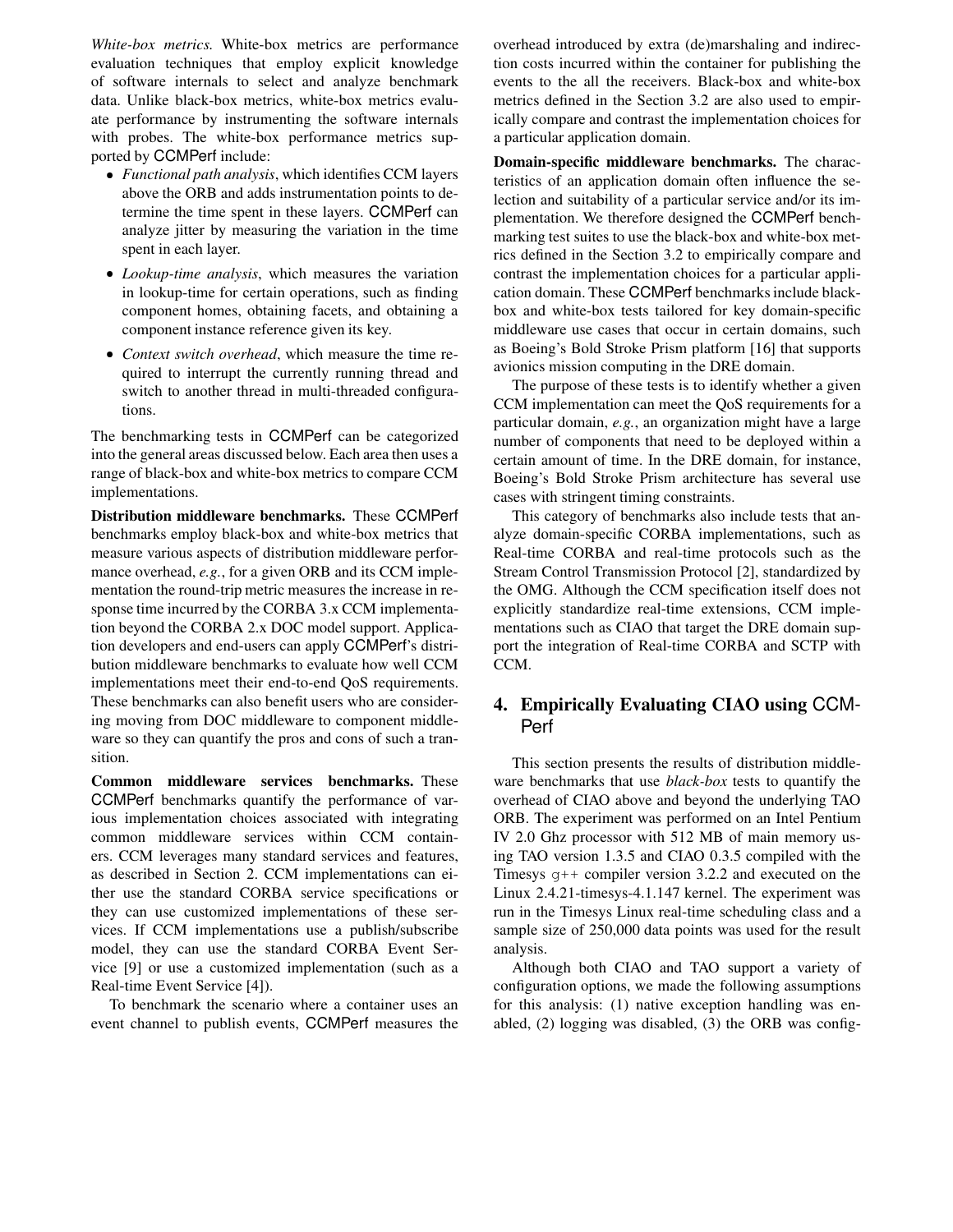ured to run in single-threaded mode, (4) normal CORBA servants were used, *i.e.*, they inherited from org.omg. PortableServer.Servant, (5) we did not consider DII and DSI, and (6) no proprietary policies were associated with the ORB. These assumptions are consistent with ORB usage in DRE applications [15, 2].

**Experiment description.** The experiments consider the following usage scenarios in which an end-user may use CCM: (1) a CORBA 2.0 server interacting with a CORBA 2.0 client, (2) a CORBA 2.0 server interacting with a CCM component (playing the role of the client), (3) a CCM component (playing role of server) interacting with a CORBA client, and (4) a CCM component interacting with another CCM component (playing both client and server roles). These four use cases represent all combinations of mixing and matching a CCM component with CORBA clients/servers and represent how DRE applications will most likely apply CCM implementations. For each of the above interaction scenarios, we get the following four combinations: (1) **TAO-TAO** – a TAO server interacting with a TAO client, (2) **CIAO-TAO** – a CIAO component interacting with a TAO client, (3) **TAO-CIAO** – a TAO server interacting with a CIAO component and (4) **CIAO-CIAO** – a CIAO component(server) interacting with another CIAO component (client). The TAO-TAO interaction servers as the baseline to compute the overhead added by other combinations.

**Round-trip analysis.** This section analyzes the results of benchmarks that measure the average latency. As shown in



Figure 3, average latency for all the four case is nearly the same with TAO-TAO scenario having the minimum average latency of  $\sim$ 93.07  $\mu$ secs and CIAO-CIAO scenario having maximum latency of  $\sim$  100.54  $\mu$ secs. The average case overhead added by CCM over CORBA is thus  $\sim$ 8  $\mu$ secs.

These results indicate that CIAO's CORBA 3.x CCM capabilities do not add significant overhead above and beyond its underlying TAO CORBA 2.x implementation.

### **5. Related Work**

This section summarizes other benchmarking efforts that relate to our work on component middleware in general and CCM in particular. We decompose middleware into layers and describe the representative benchmarking efforts in each of the middleware layers.

**Host infrastructural middleware.** This layer encapsulates and enhances native OS mechanisms to create reusable event demultiplexing and interprocess communication mechanisms. A benchmarking effort at this layer is RTJPerf [1], which is an open-source benchmarking suite that measures the quality of various Real-Time Specification for Java (RTSJ) implementations. RTJPerf provides benchmarks for most of the RTSJ features that are critical to real-time and embedded systems.

**Distribution middleware.** Distribution middleware enables clients to program applications by invoking operations on target objects without hard-coding dependencies on their location, programming language and OS platform. A benchmarking effort at this layer is the Open CORBA Benchmarking project [20], which is a generic benchmarking suite for various ORB implementations. The goal for this effort is to measure commonly used ORB functionality using metrics tailored for both ORB developers and ORB users.

**Common middleware services.** This layer provides higher-level domain-independent reusable services. A benchmarking effort at this layer is the Lockheed Martin Advanced Technology Lab's (ATL) [6] Middleware Comparator, which evaluates a range of middleware layers, including common middleware services via an easily accessible Web interface. Their method has been to use identical test conditions (application, hardware, etc.), which permits comparisons that can reveal performance differences between various systems.

### **6. Concluding Remarks**

Component middleware in general and QoS-enabled CORBA Component Model (CCM) implementations in particular are important technologies. Several initiatives are underway to develop commercial and research implementations of QoS-enabled CCM. There is not yet, however, a systematic body of knowledge that describes how to develop metrics that can systematically evaluate the correctness, suitability, and quality of CCM implementations.